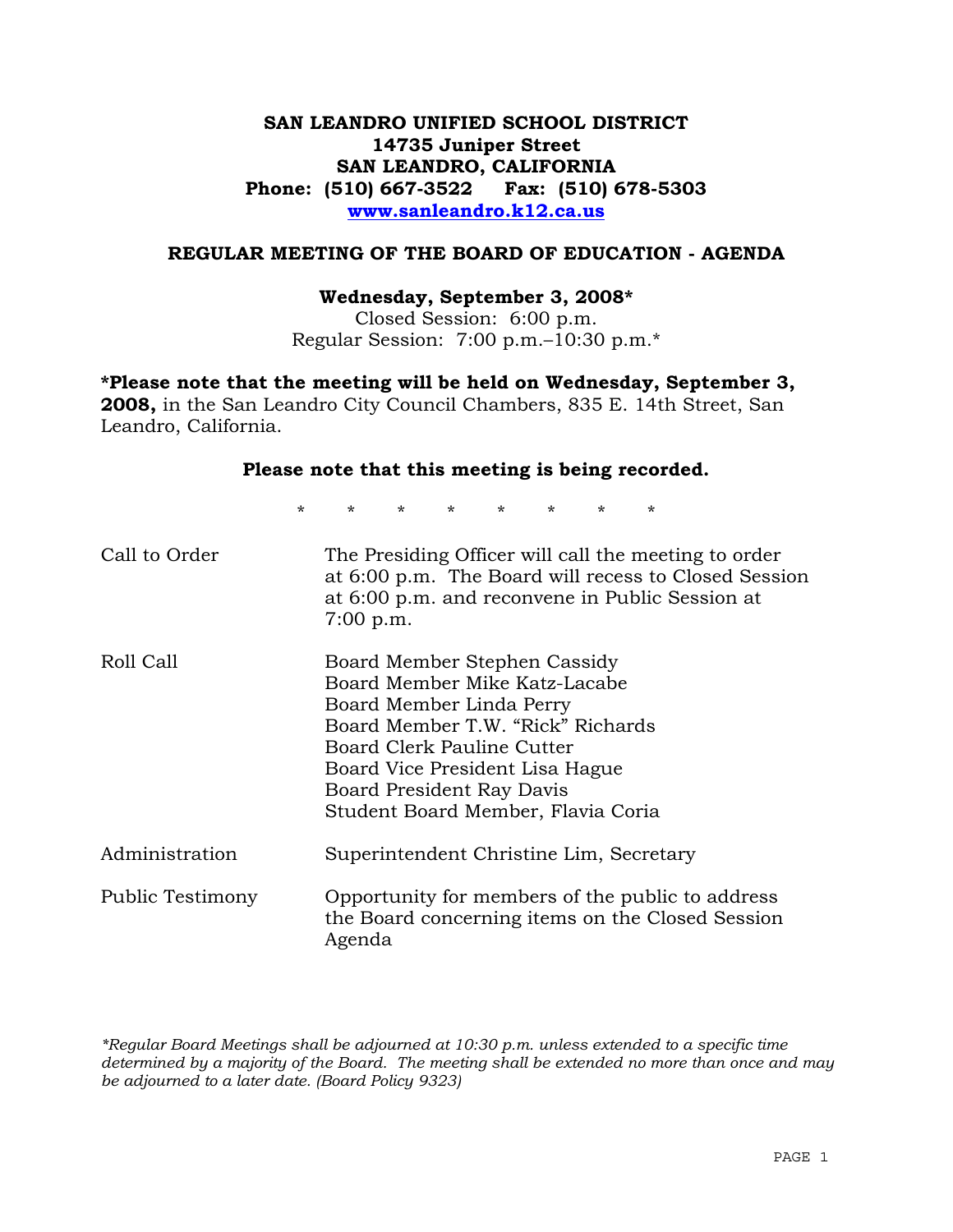Prior to the Public Session, the Board will meet in Closed Session pursuant to Education Code Sections 35146 and 48918(c), and Government Code Sections 54957, 545957.6, 549576.8, and 54956.

- a) Student Expulsions
- b) Public Employee Performance Evaluation, Title: Superintendent's Evaluation
- c) Public Employee Discipline/Dismissal/Release/Hiring
- d) Conference with Labor Negotiator Unrepresented Employees:
	- Superintendent
		- Assistant Superintendent for Business Services
	- Assistant Superintendent for Educational Services
- e) Conference with Real Property Negotiator Property(ies)
- f) Tort Claim (1 case)

| Report Closed<br>Session Action | Motion __________ Second __________ Vote ________                                                                                                                                                                                                                                                                                                                                                                                                                                                                                                                                                                                                                                                                                                                                                                                                                                                                                                                                                                                                                                         |  |  |  |
|---------------------------------|-------------------------------------------------------------------------------------------------------------------------------------------------------------------------------------------------------------------------------------------------------------------------------------------------------------------------------------------------------------------------------------------------------------------------------------------------------------------------------------------------------------------------------------------------------------------------------------------------------------------------------------------------------------------------------------------------------------------------------------------------------------------------------------------------------------------------------------------------------------------------------------------------------------------------------------------------------------------------------------------------------------------------------------------------------------------------------------------|--|--|--|
| Pledge of Allegiance            |                                                                                                                                                                                                                                                                                                                                                                                                                                                                                                                                                                                                                                                                                                                                                                                                                                                                                                                                                                                                                                                                                           |  |  |  |
| Approve Agenda                  | Approve the Regular Meeting Agenda of September 3,<br>2008                                                                                                                                                                                                                                                                                                                                                                                                                                                                                                                                                                                                                                                                                                                                                                                                                                                                                                                                                                                                                                |  |  |  |
|                                 |                                                                                                                                                                                                                                                                                                                                                                                                                                                                                                                                                                                                                                                                                                                                                                                                                                                                                                                                                                                                                                                                                           |  |  |  |
| Legal Statement                 | Motion __________ Second __________ Vote ________<br>Members of the audience who wish to address the<br>Board are asked to complete the yellow card available at<br>the entrance and submit it to the Board's Administrative<br>Assistant. Speakers who have completed the card will be<br>called when the item is reached on the agenda or, for<br>non-agenda items, during the Public Testimony. Cards<br>are to be turned in before the item is reached on the<br>agenda. Please note that this meeting is being recorded.<br>State law prohibits the Board of Education from taking<br>any action on or discussing items that are not on the<br>posted agenda except to A) briefly respond to statements<br>made or questions posed by the public in attendance; B)<br>ask questions for clarification; C) provide a reference to a<br>staff member or other resource for factual information in<br>response to the inquiry; or D) ask a staff member to<br>report back on the matter at the next meeting and/or put<br>it on a future agenda. (Government Code Section<br>54954.2(a) |  |  |  |
| <b>PRESENTATIONS</b>            |                                                                                                                                                                                                                                                                                                                                                                                                                                                                                                                                                                                                                                                                                                                                                                                                                                                                                                                                                                                                                                                                                           |  |  |  |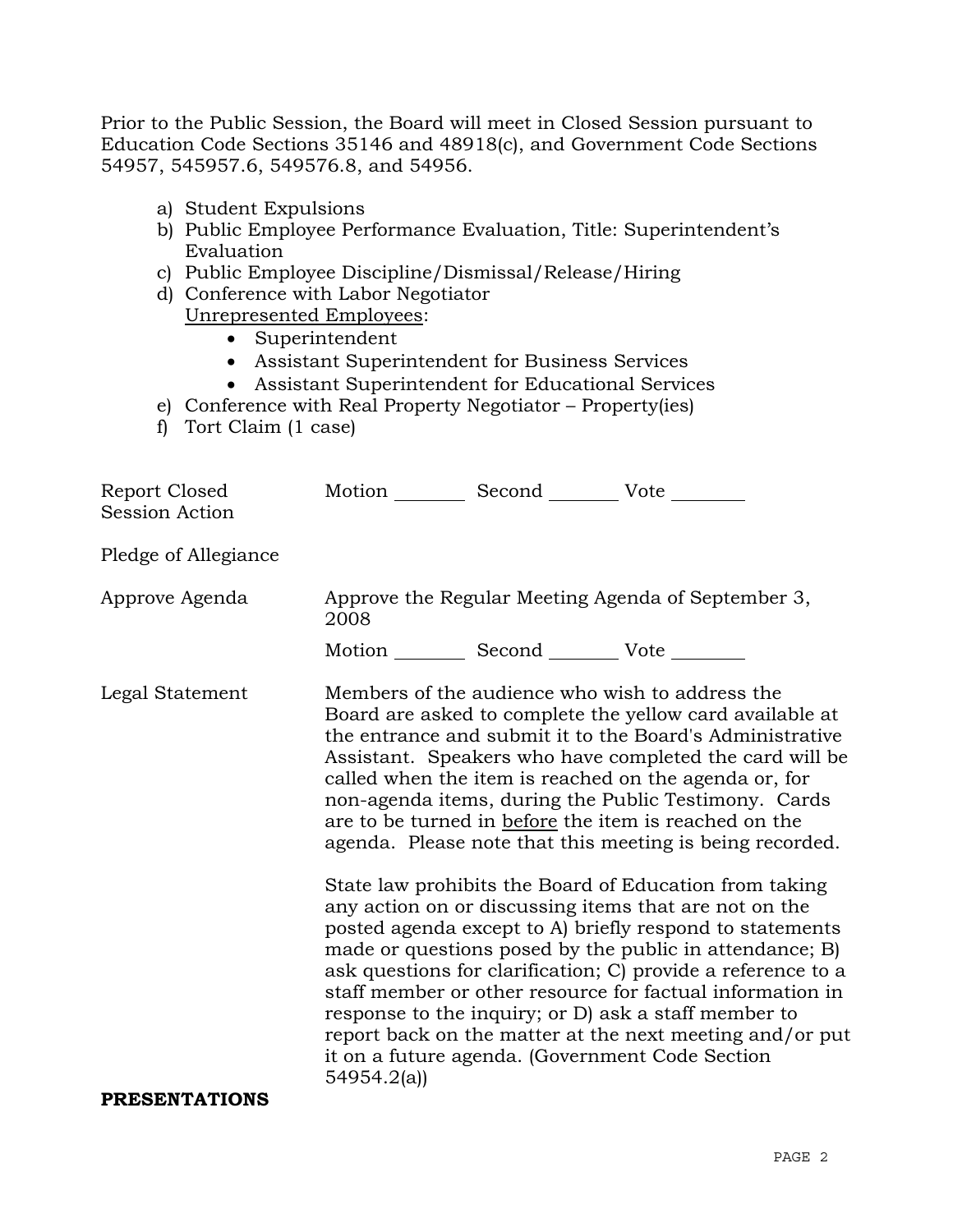| $7:00-7:15$ p.m. | * The Superintendent and the Board of Education will     |
|------------------|----------------------------------------------------------|
|                  | honor and recognize San Leandro City Manager John        |
|                  | Jermanis with a Resolution of Appreciation for his role  |
|                  | as an educational partner and his outstanding service to |
|                  | the San Leandro community.                               |

- **7:15-7:20 p.m.** \* The Superintendent and the Board of Education will present Diane Singer and Margarita Alexander, from the Instructional Materials Center, with Certificates of Commendation for their phenomenal job in preparing and distributing textbooks and materials to all of the schools for the 2008-2009 school year.
- **7:20-7:30 p.m.** \* The Superintendent and the Board of Education will present district grant writer Emily Kaplan with a Certificate of Commendation for her vision, skill and tenacity in aggressively pursuing and successfully being awarded more than \$14+ million in grant funds for our schools, and leaving a legacy for the children of San Leandro Unified School District.
- **7:30-7:45 p.m.** \* Certificates of Commendation will be presented to the summer Maintenance and Custodial Teams for their tremendous effort in preparing our school sites for the beginning of the 2008-2009 school year.

#### **MAINTENANCE** Hung Van Doan

Don Bilodeau Norman Witt Valentine Reyes David Calcagno Ken Weiskamp Darryl Shields Billy Campbell Al Chorro Keith Martens (sub) John Walters Firmino Toste Chad Dutton Greg Dyer **CUSTODIANS CUSTODIANS (SUBS)** Gerardo Garcia Ronald Brown Jeff Hollinger Joel Gonzalez Maria Chavez Juan Lorenzo Mendez Pedro Gonzalez Jr. Maria Correa Matt Montalvo Dorothy Grushkowitz Wenceslao Credito Maria Pena Roy Hunt Virginia Cruz Antonio Preciado Francisco Lopez John Duarte Hilario Reyes Jim Miller Doris Flores Gary Rougeau Will Mumford Donald Harano Chris Ruiz Efrain Ortiz Lilia Garcia Delia Urbina Alberto Pajarito Ana Hernandez Josh Velez Victor Perez Flora Lara Maria Zaragoza Bob Roark Lorenzo Magallon Bill Scarlett Aida Martinez Mike Scurries Maria Quadros Andrew Tomaryn David Quezada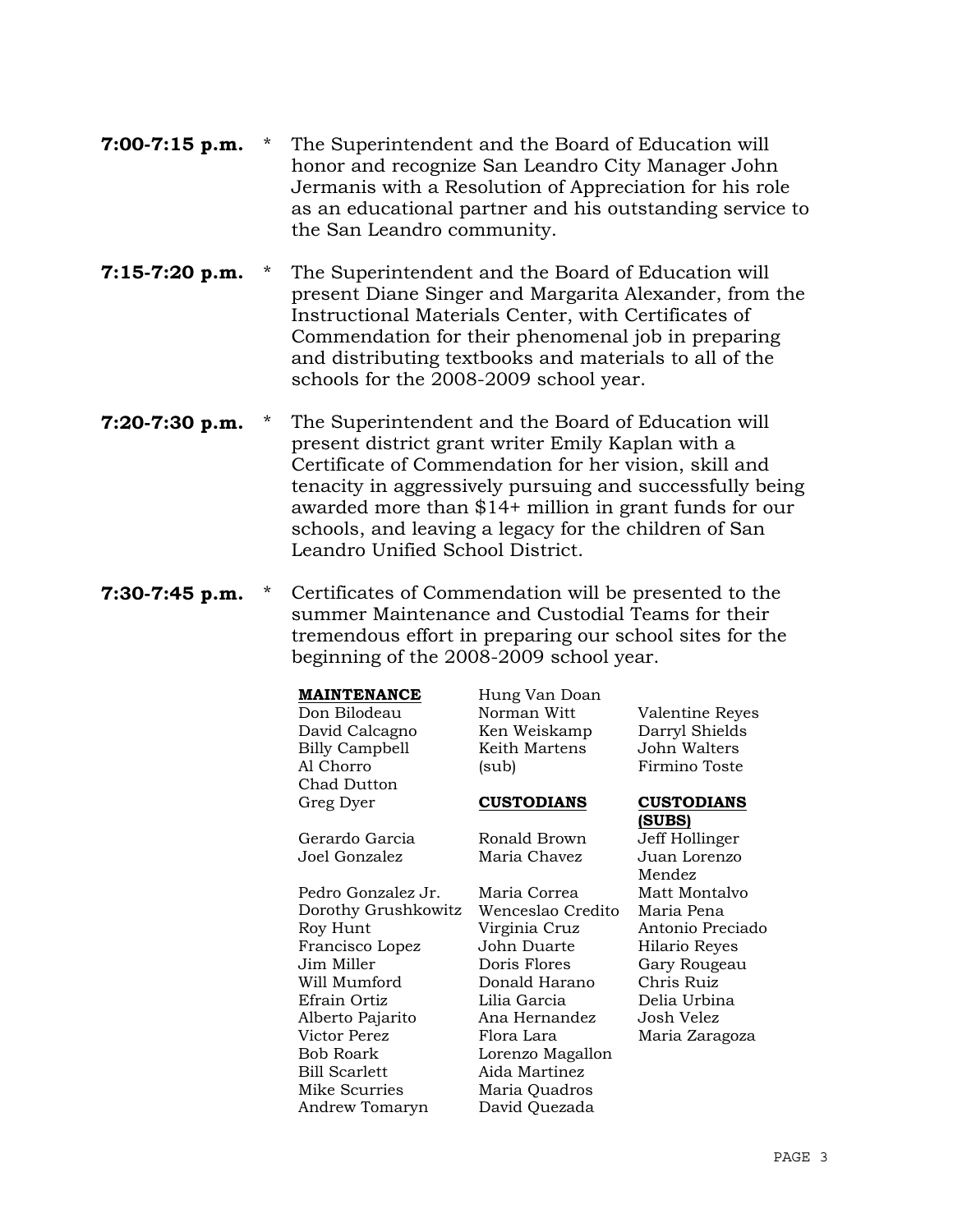|  | <b>7:45-8:15 p.m.</b> * Staff will provide the Board with a presentation on the |
|--|---------------------------------------------------------------------------------|
|  | San Leandro High School swimming pools.                                         |

# **8:15 – 8:20 p.m. PUBLIC TESTIMONY ON NON-AGENDA ITEMS**

## **8:20-8:25 p.m. PUBLIC HEARING**

A public hearing will be held regarding Sufficiency of Instructional Materials for 2008-2009.

| $8:25-8:40 p.m.$ | <b>REPORTS</b>                     |
|------------------|------------------------------------|
|                  | Correspondence                     |
|                  | <b>Student Board Member Report</b> |
|                  | Superintendent's Report            |

### **8:40-8:45 p.m. CONSENT ITEMS**

These items are considered routine and may be enacted by a single motion. At the request of any member of the Board, any item on the consent agenda shall be removed and given individual consideration for action as a regular agenda item.

#### Human Resources

| $2.1 - C$<br>Acceptance of<br>Personnel Report                                                                        | Staff Recommendation:<br>Accept Personnel Report as submitted.                                                                                                |  |  |  |
|-----------------------------------------------------------------------------------------------------------------------|---------------------------------------------------------------------------------------------------------------------------------------------------------------|--|--|--|
|                                                                                                                       | Motion _________ Second __________ Vote _______                                                                                                               |  |  |  |
| <b>Educational Services</b>                                                                                           |                                                                                                                                                               |  |  |  |
| 3.1-C<br>Resolution #08-38<br>Sufficiency of<br><b>Instructional Materials</b><br>for 2008-2009                       | Staff Recommendation:<br>Adopt Resolution #08-38, Sufficiency of<br>Instructional Materials for 2008-2009.<br>Motion _________ Second __________ Vote _______ |  |  |  |
| $3.2 - C$<br>Discarded Library<br>Books that are<br>Obsolete, Damaged, or<br>in Poor Condition at<br>John Muir Middle | <b>Staff Recommendation:</b><br>Approve request to discard library books that are<br>obsolete, damaged, or in poor condition at John<br>Muir Middle School.   |  |  |  |
| School                                                                                                                | Motion Second Vote ______                                                                                                                                     |  |  |  |
| $3.3 - C$                                                                                                             | Staff Recommendation:                                                                                                                                         |  |  |  |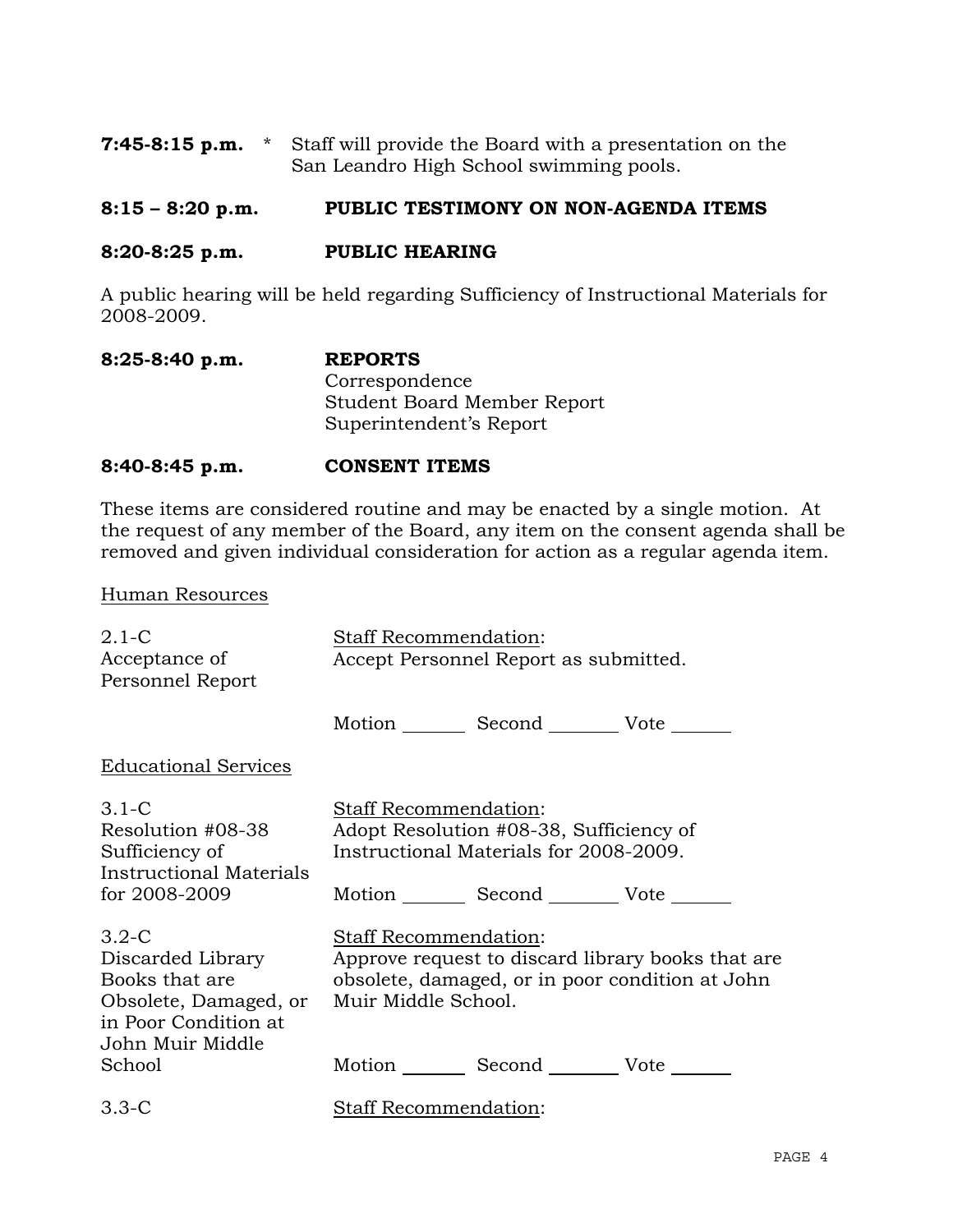| Contract between<br>Garfield Elementary<br><b>School and DataWorks</b><br>for the Fall Step Up | Approve contract between Garfield Elementary<br>School and DataWorks for the fall Step Up<br>Academy.                                                                        |  |  |
|------------------------------------------------------------------------------------------------|------------------------------------------------------------------------------------------------------------------------------------------------------------------------------|--|--|
| Academy                                                                                        | Motion<br>Second<br>Vote                                                                                                                                                     |  |  |
| <b>Business Operations</b>                                                                     |                                                                                                                                                                              |  |  |
| $4.1 - C$<br>Resolution #08-39 to<br>Declare Certain<br>Equipment Surplus<br>and/or Obsolete.  | <b>Staff Recommendation:</b><br>Adopt Resolution #08-39 to declare certain<br>equipment surplus and/or obsolete due to the age<br>and condition of the designated equipment. |  |  |
|                                                                                                | Motion<br>Second<br>Vote                                                                                                                                                     |  |  |

# **8:40 – 9:00 p.m. ACTION ITEMS**

These items are presented for action at this time. Some may have been reviewed at a previous meeting.

# General Services

| $1.1-A$                     | <b>Staff Recommendation:</b>                      |                                           |                                                  |  |
|-----------------------------|---------------------------------------------------|-------------------------------------------|--------------------------------------------------|--|
| Modified Employment         | Approve contract modification to include mileage  |                                           |                                                  |  |
| Contract between San        | reimbursement between San Leandro Unified         |                                           |                                                  |  |
| Leandro Unified School      | School District and the Assistant Superintendent, |                                           |                                                  |  |
| District and the            | <b>Business Services</b>                          |                                           |                                                  |  |
| Assistant                   |                                                   |                                           |                                                  |  |
| Superintendent,             |                                                   |                                           |                                                  |  |
| <b>Business Services</b>    |                                                   | Motion Second Vote                        |                                                  |  |
| $1.2-A$                     | Staff Recommendation:                             |                                           |                                                  |  |
| Modified Employment         |                                                   |                                           | Approve contract modification to include mileage |  |
| Contract between San        |                                                   | reimbursement between San Leandro Unified |                                                  |  |
| Leandro Unified School      | School District and the Assistant Superintendent, |                                           |                                                  |  |
| District and the            | <b>Educational Services.</b>                      |                                           |                                                  |  |
| Assistant                   |                                                   |                                           |                                                  |  |
| Superintendent,             |                                                   |                                           |                                                  |  |
| <b>Educational Services</b> | Motion                                            | Second                                    | Vote                                             |  |

1.3-A Modified Employment Contract between San Leandro Unified School Staff Recommendation:

Approve contract modification to include mileage reimbursement between San Leandro Unified School District and the Superintendent.